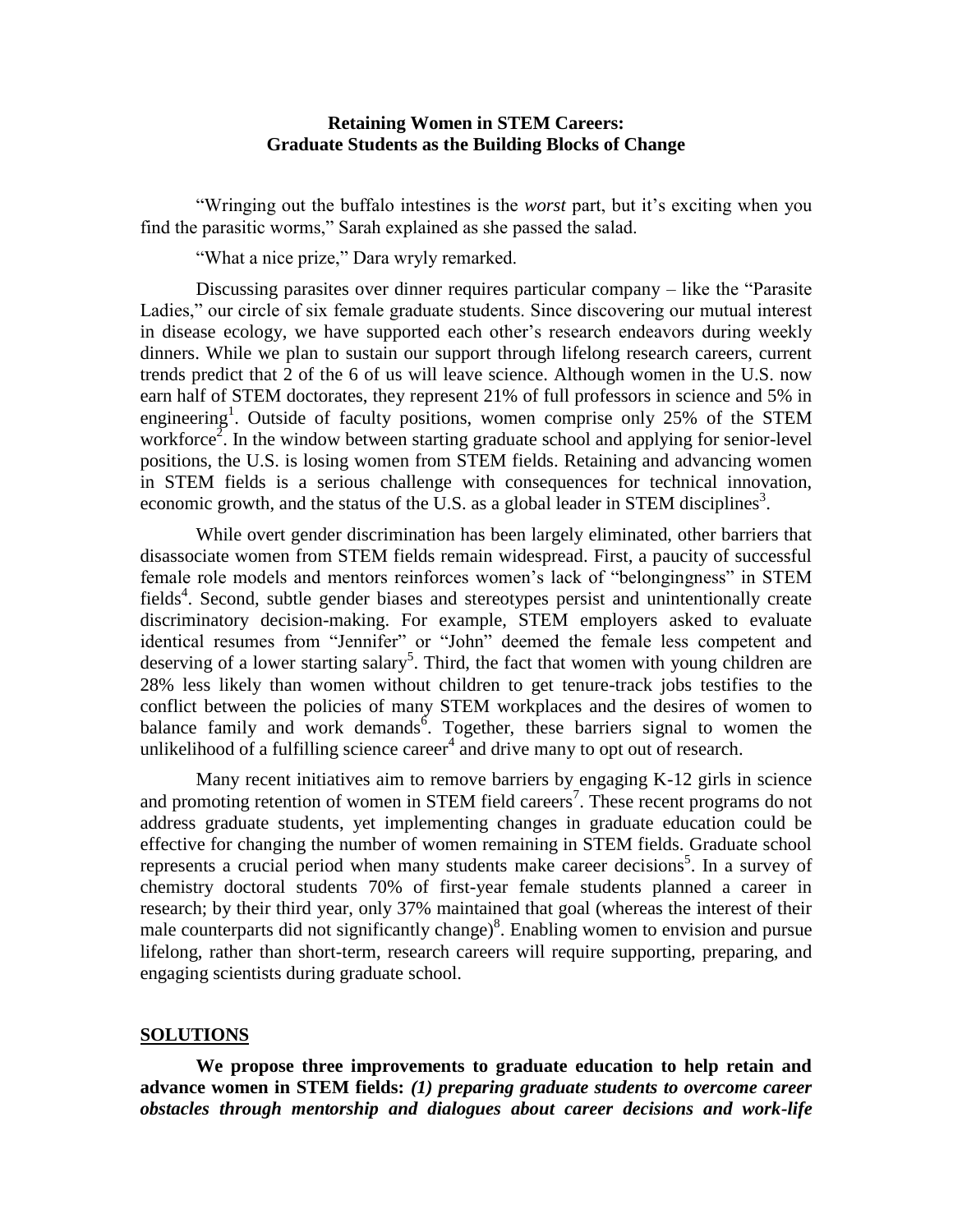# *balance;* **(2)** *targeting the subtle biases and stereotypes that hinder the advancement of women;* **and (3***) empowering graduate students to improve universities and STEM workplaces to be more flexible and equitable.*

#### *1. Lifelong and Equal Academic Futures (LEAF) Website*

Mentors and role models serve as evidence to women graduate students that achieving successful careers in science is possible<sup>9</sup>. However, for scientists in graduate school, finding a mentor with whom they are comfortable discussing career decisions, work-life balance, or other challenges can prove difficult. To fill this critical gap, we propose developing a website (LEAF) to connect graduate students to mentors (faculty and post-docs). LEAF mentors would be available for approximately 2 hours per month for individual meetings (scheduled through the LEAF website) with graduate students to discuss issues such as developing healthy habits for a successful career, dealing with subtle biases, and achieving work-life balance.

Further, tools such as career coaching (e.g. scientific writing) can increase the success and retention of minority Ph.D. students<sup> $10,11$ </sup>. We propose live, on-line panel discussions featuring LEAF mentors and other experts addressing topics such as organizational politics, work-life balance, and salary negotiation. Negotiation skills are particularly germane because, on average, women in the U.S. earn 82% of what their male counterparts earn<sup>1</sup>. The panel format would be flexible to allow questions from graduate students, options to answer questions anonymously via the LEAF website, and recording of sessions in a searchable database. By creating a space for shared wisdom, the LEAF website will foster a supportive community and better prepare graduate students for future career decisions and challenges.

Incentive for LEAF mentor participation could be partial fulfillment of the outreach component of NSF and NIH grants. To expand the number of participating mentors, we also recommend offering a "small grants" program (\$250-\$1000 in research funds). We suggest this program be funded by the NSF, NIH, or institutions such as the Association for Women in Science. Ultimately, the program would aim to engage at least two faculty mentors per university to ensure access to mentors within and across institutions.

#### *2. Equality Training*

Many implicit biases operate at the level of the subconscious and stem from socialization rather than direct teaching<sup>12</sup>. These biases are malleable and can be modified through education that focuses on diversity<sup>12</sup> and awareness<sup>13</sup>. Thus, we propose an initiative to develop a short on-line training module to (a) encourage awareness through an anonymous questionnaire about personal biases which may unconsciously impact behavior in the workplace; and (b) highlight the importance of maintaining a diverse workforce. Many universities already require STEM employees to complete an on-line ethics course, and this module could be easily included. We also recommend including this module in the NSF Ethics Training course required for grant recipients. Results for personal bias questionnaire would be tracked at each institution to provide a benchmark of progress and indicate areas for improvement. We foresee this training improving the learning environment for all graduate students.